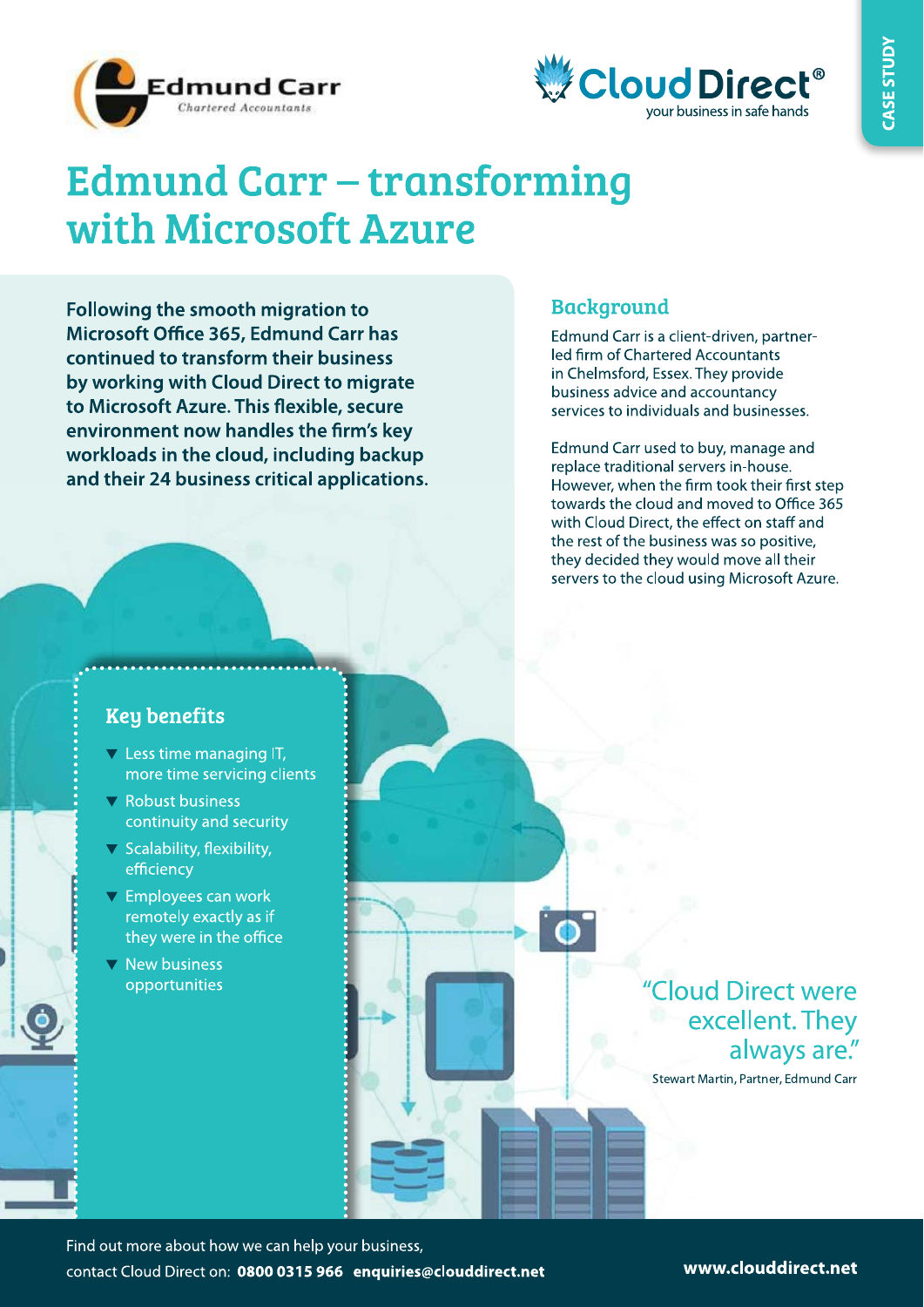### The challenge

#### **Less time managing IT, more** time managing clients

Although using Office 365 freed up a considerable amount of time for the business as they no longer had to manage the email server, they found they were still spending too much time managing IT that would be better spent servicing clients.

#### **Business continuity and security**

Like most organisations today, Edmund Carr is concerned about cyber-attacks and data breaches. In the past, they experienced a small breach when a third-party government site left them vulnerable. Edmund Carr want to make sure their business is secure and always available. Clients rely on them for extremely timely services such as payroll, so they need to be confident that they can service clients securely and without risking downtime.

#### **Employee mobility, business security**

Edmund Carr staff are often on the move, visiting clients. It is important that staff can access company data and apps while away from the office, using whichever device suits them at the time.

#### **Servers nearing end-of-life**

The company servers were nearing their end-of-life, so the time was ripe to make their next leap to a deeper cloud environment.

#### Edmund Carr Partner Stewart Martin, said:

"Having taken our first step towards the cloud with Microsoft Office 365, we knew the grass was greener in a cloud environment so pushed for the next level of cloud adoption. We knew Microsoft could give us the security levels we require, and that we could leave the brunt of the IT work to the professionals at Cloud Direct, letting us get on with servicing our clients."

### The solution

#### Microsoft Azure Infrastructure-as-a-Service (IaaS)

In 2017, Cloud Direct moved Edmund Carr's servers to the Microsoft Azure environment run through Citrix. It now handles the firm's essential workloads such as backup, disaster recovery and all 24 applications used by Edmund Carr employees. Built-in security and integrated tools make their applications faster and available when they need them.

#### Stewart said:

"We now have a seriously robust, secure environment - especially with Microsoft behind us with all the whistles and bells for IT security going forward, as well as the present.

"Remote access to the office is a lot more smooth and efficient. It's exactly like you're working in the office - we can access, communicate and collaborate all data and systems, wherever we are, from any device."

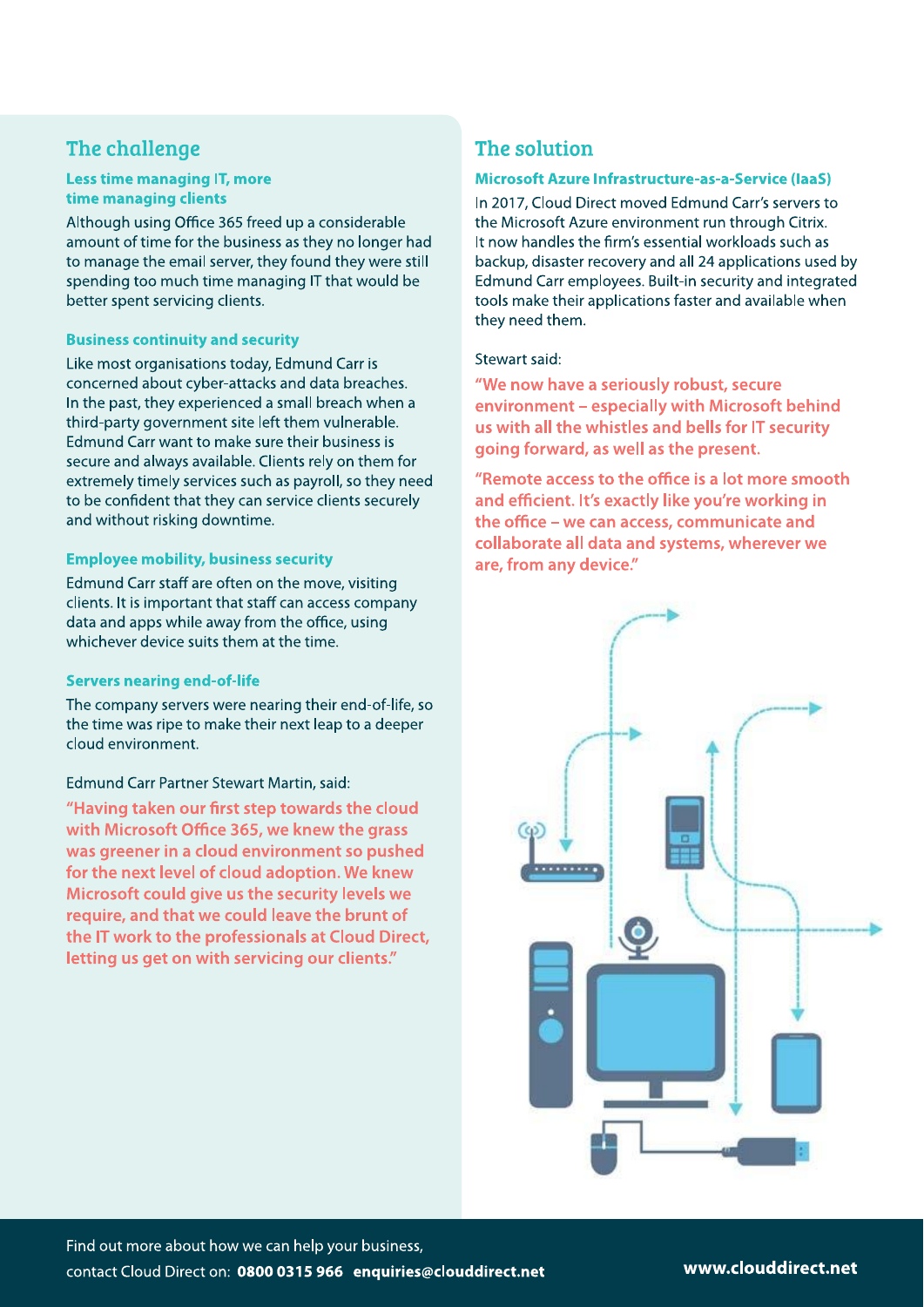### **Results**

#### **Strong performance, high availability**

Stewart said: "We're very happy with the results. Performance, functionality and support are all very good. We had a quick, smooth turnaround onto the Azure platform and have had no issues with downtime."

#### **Efficiency and one pay-as-you-go bill**

Edmund Carr benefit from the 'pay-as-you-go' nature of cloud as they don't need to pay for servers between 6pm and 7am when they aren't using them. They simply pay monthly for what they use with a single, itemised, bill. Working with Cloud Direct helps them optimise their environment for continual improvements in efficiencies and performance.

Had they replaced their servers they would have had to spend at least £20,000 up front, and they would have had to support them. This way they are spreading their costs more evenly, based on what they use.

#### Less powerful desktops required

Now there's no need for powerful hardware and desktops. Instead, Edmund Carr is replacing old desktops and people simply need a web browser to work. The need for in-house servers, support and backup has also been replaced by ongoing servers in the cloud.

#### **New business opportunities**

Now that Edmund Carr is operating in the flexible, fast and secure Azure environment, they can start introducing more resources from outside the UK, broadening the firm's business opportunities with improved, wider client services.

# "Azure gives us much more flexibility all round, with access in a secure cloud environment."

Stewart Martin, Partner, Edmund Carr

www.clouddirect.net